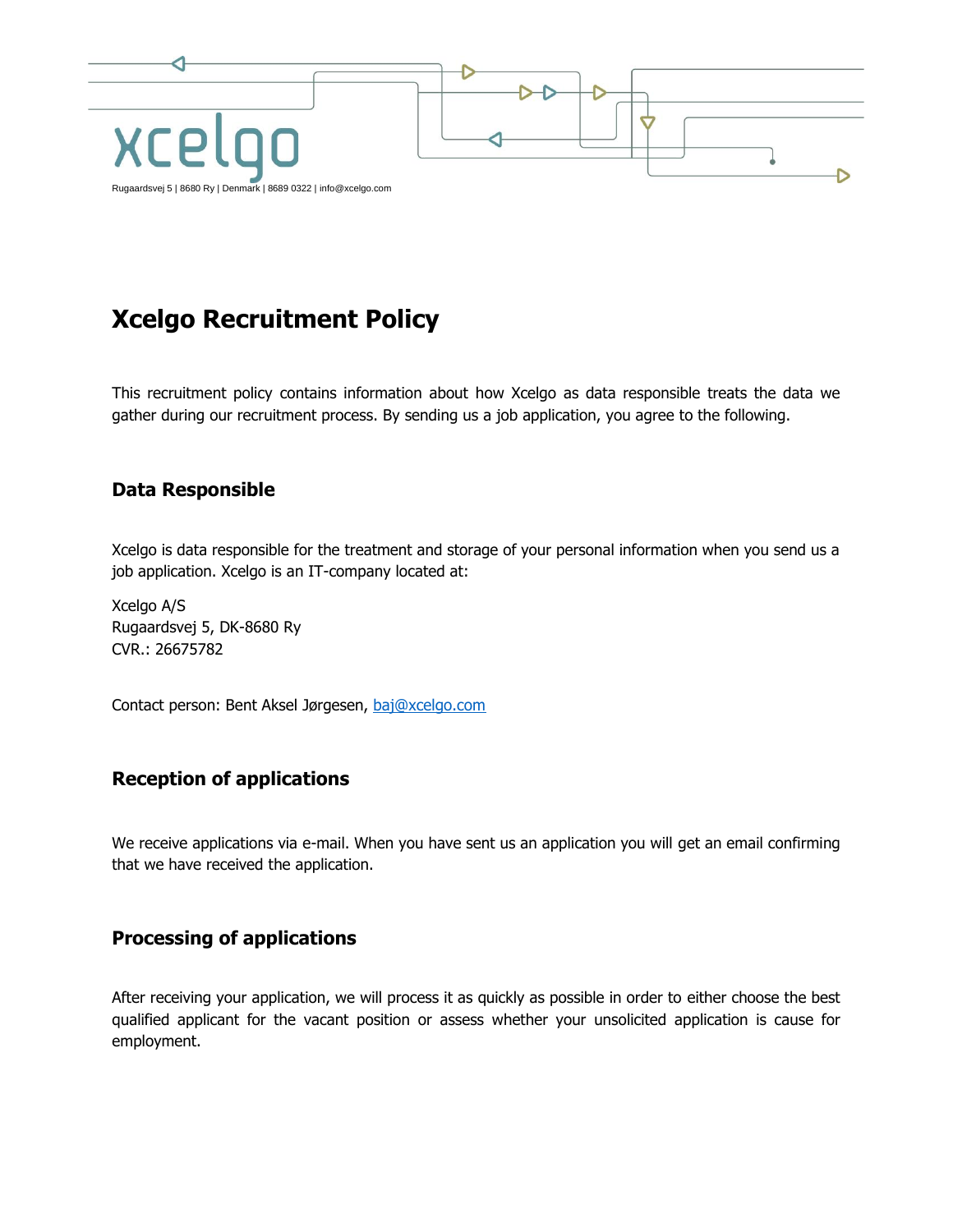

The following paragraphs applies whether your application is solicited or unsolicited unless otherwise specified.

### **Obtaining additional information**

During the processing of your application, we reserve the right to search for relevant additional information about you on the internet including social media and/or through your current or previous employer(s).

We might ask you to send us additional information. In some cases, such as positions where you hold economic responsibility, we might need to acquire your criminal record.

## **Types of personal information**

You should only send relevant and necessary personal information when you apply for a job at Xcelgo. As so we only process general personal information.

Please refrain from sending us any information regarding criminal offences and sensitive personal data unless it is of importance to your ability to hold a specific position. Things of importance could be if you suffer from or used to suffer from a disease that might impact your ability to perform the work required in the position.

If you send us any of the types of personal information listed above, we ask that you send us your consent to process this information along with it. If you do not do this, we will send you a request for your consent.

You should never send your CPR number.

## **Basis for processing**

The legal basis for processing your personal information is general interest, as the purpose of the processing is to assess you for a specific position at Xcelgo.

If you send us information relating to criminal offences or sensitive information these will be processed based on your consent.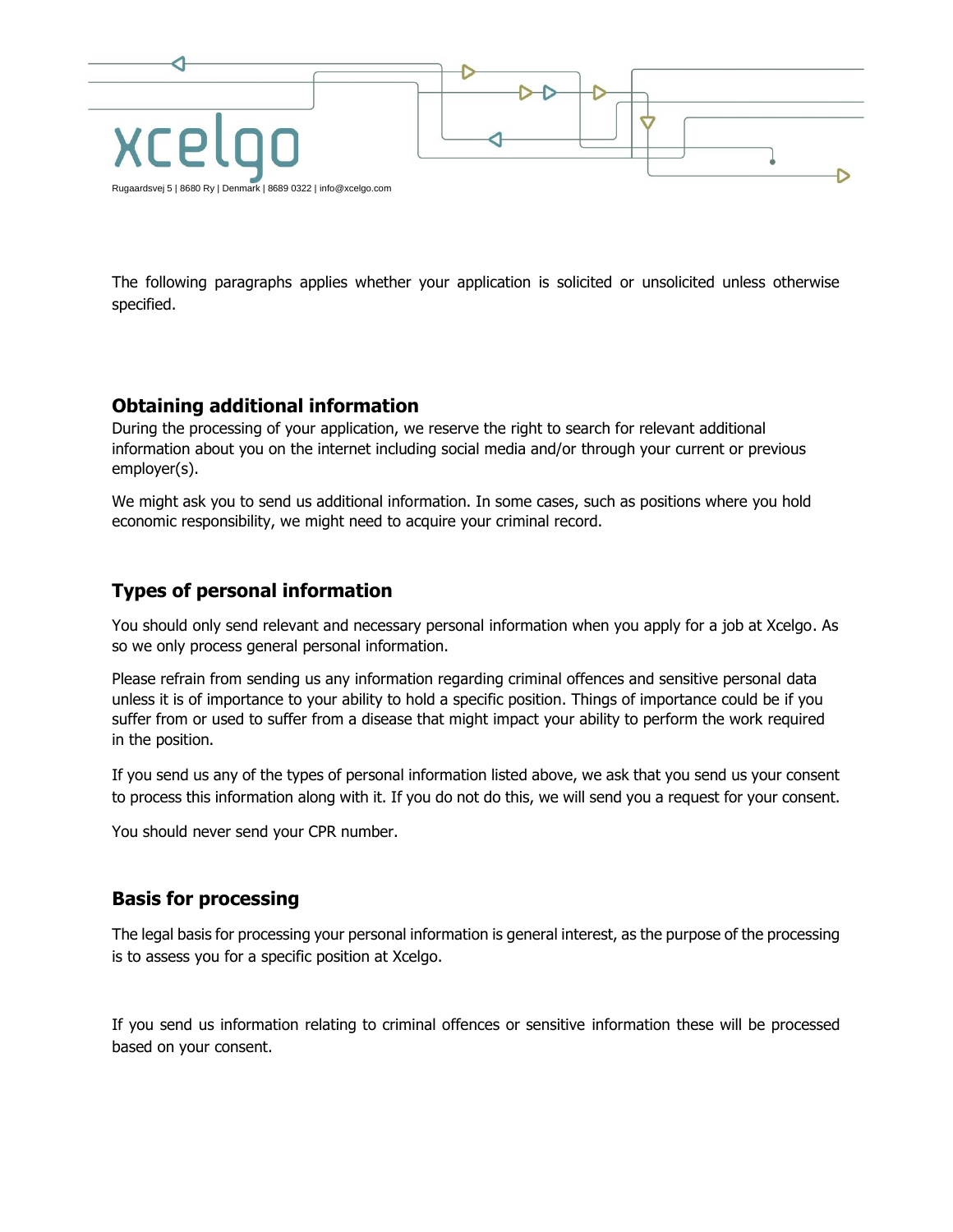

## **Interviews**

Invitation to interviews will generally be given via phone.

We print your application before the interview. During the interview we might note relevant information about you and the conversation which we might consider for the assessment of whether you are best qualified for the job. The printed application will be shredded after the hiring process has come to an end.

## **Job offers and rejections**

The interviewees will receive an answer via phone while the remaining applicants will receive an answer via mail when the position has been filled.

## **Disclosure of information**

We treat your personal information as confidential and we do not disclose your personal information to third parties without your consent.

#### **Storage**

We store your personal information safely and confidentially according to current data protection laws. We have established appropriate technical and organizational security procedures to ensure this.

Only relevant employees at Xcelgo can access your personal information, which is protected through our secure IT-systems.

We erase as procedure your personal information no later than four months after the end of the recruitment process or two months after we have assessed whether your unsolicited application is grounds for employment. However, we will keep your information for six months if you give us consent to this.

Your personal information will automatically become part of your personnel file if you are hired.

### **Your Rights**

You have the right to:

- Receive information regarding the processing of your personal information.
- Request insight into, correction or erasure of your personal information.